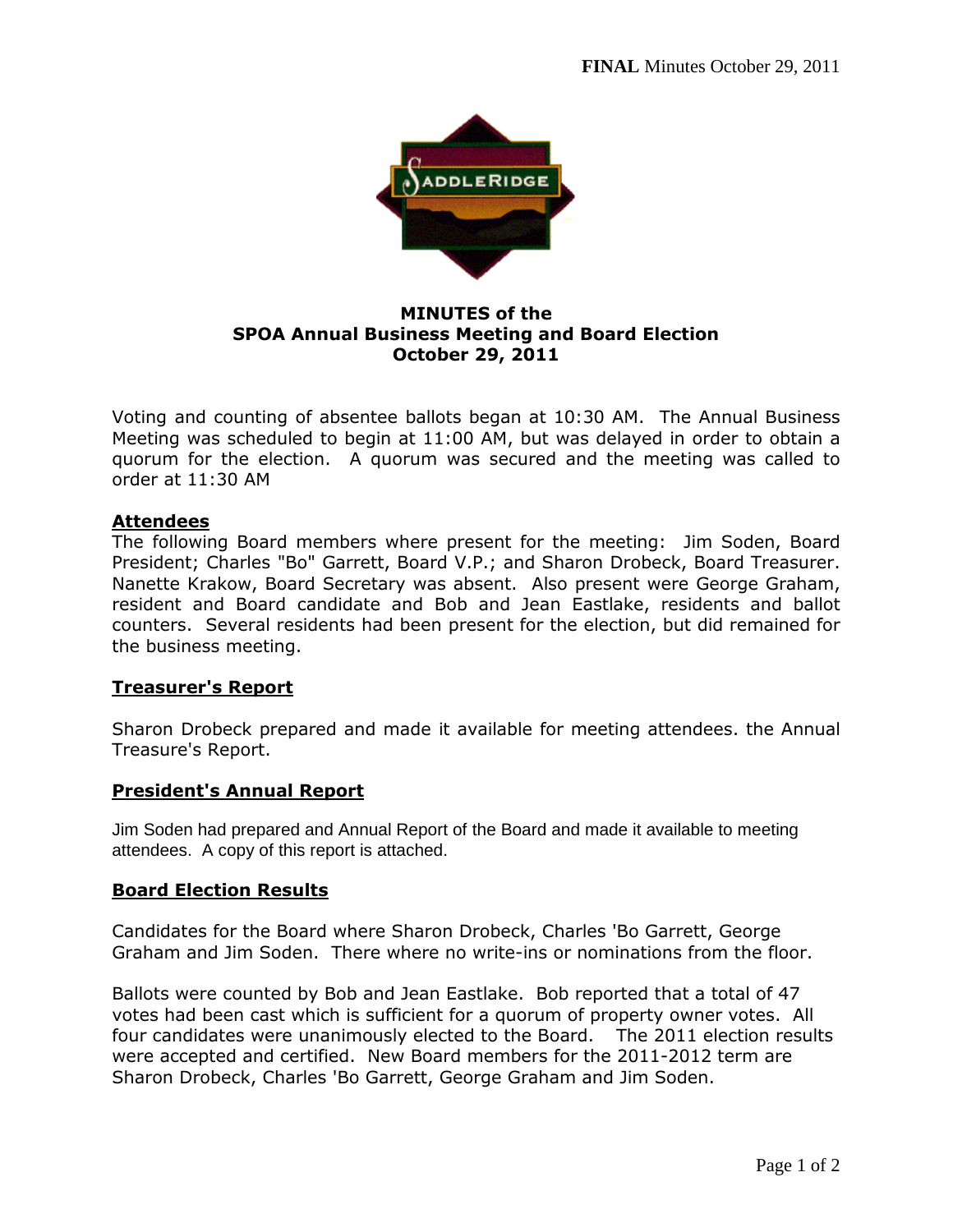Jim Soden proposed a motion for new Board position assignments. The motion was seconded and unanimously approved. Affective November 1, the Board will be:

Sharon Drobeck - Treasurer Jim Soden - Secretary

Charles "Bo" Garret - President George Graham - Vice President

Jim Soden stated that he would produce the official letter, certifying the new Board Members so that Sharon could begin the process of changing the Bank signature authority.

# **Other Board Business**

Jim Soden reported that he has begun compiling copies of documents in accordance with the approved Document Retention Policy. Jim asked if anyone was aware of where the Certificate of Incorporation might be. Sharon indicated that it might be in the bank lockbox and that she would check. Jim also requested that Sharon provide him with an electronic copy of the past monthly financial statements.

The first Board Meeting for the new Board will be Monday, November 21, 1911.

There being no other business, the meeting was adjourned at 11:45 AM.